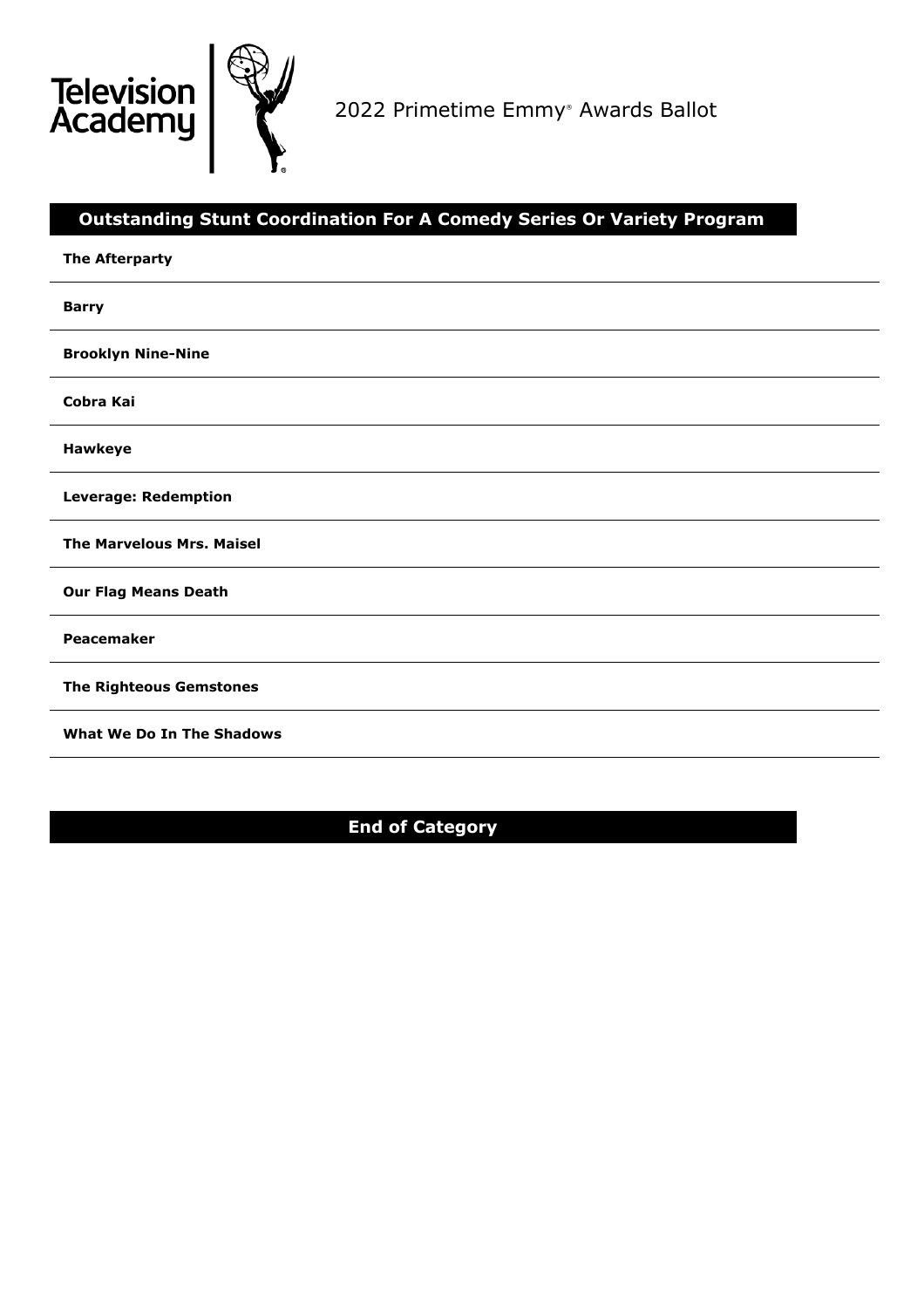## **Outstanding Stunt Coordination For A Drama Series, Limited Or Anthology Series Or Movie**

| <b>The Blacklist</b>      |
|---------------------------|
| The Book Of Boba Fett     |
| Chicago P.D.              |
| <b>Cowboy Bebop</b>       |
| Halo                      |
| <b>Jolt</b>               |
| <b>The Last Kingdom</b>   |
| Loki                      |
| Mayans M.C.               |
| <b>Mayor Of Kingstown</b> |
| <b>Moon Knight</b>        |
| 9-1-1: Lone Star          |
| Reacher                   |
| <b>Stranger Things</b>    |
| <b>The Witcher</b>        |

# **End of Category**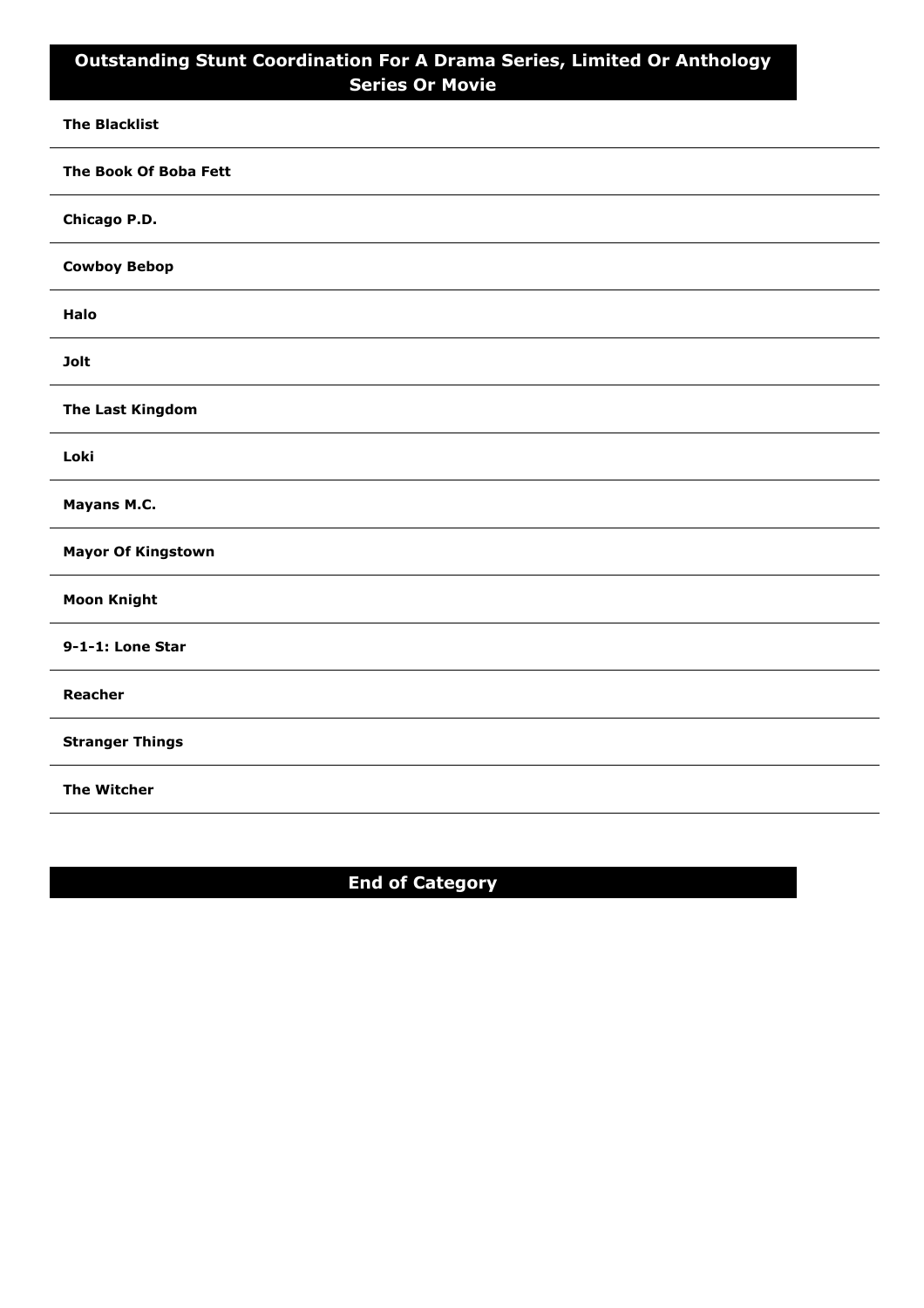#### **Atlanta**

Three Slaps

#### **Barry**

710N

#### **A Black Lady Sketch Show - A**

It's A New Day, Africa America!

#### **A Black Lady Sketch Show - B**

It's A New Day, Africa America!

#### **The Blacklist**

Between Sleep And Awake

#### **The Book Of Boba Fett**

Chapter 2 The Tribes Of Tatooine

#### **The Book Of Boba Fett**

Chapter 3: The Streets Of Mos Espa

#### **The Book Of Boba Fett**

Chapter 7: In The Name Of Honor

#### **Bosch: Legacy**

The Wrong Side Of Goodbye

#### **Brooklyn Nine-Nine**

The Last Day Pt. 1

## **Cobra Kai**

The Rise

#### **Cowboy Bebop**

Blue Crow Waltz

#### **Dynasty**

Devoting All Her Energy To Hate

## **1883**

The Weep Of Surrender

#### **Euphoria**

All My Life, My Heart Has Yearned For A Thing I Cannot Name

#### **Euphoria**

Stand Still Like The Hummingbird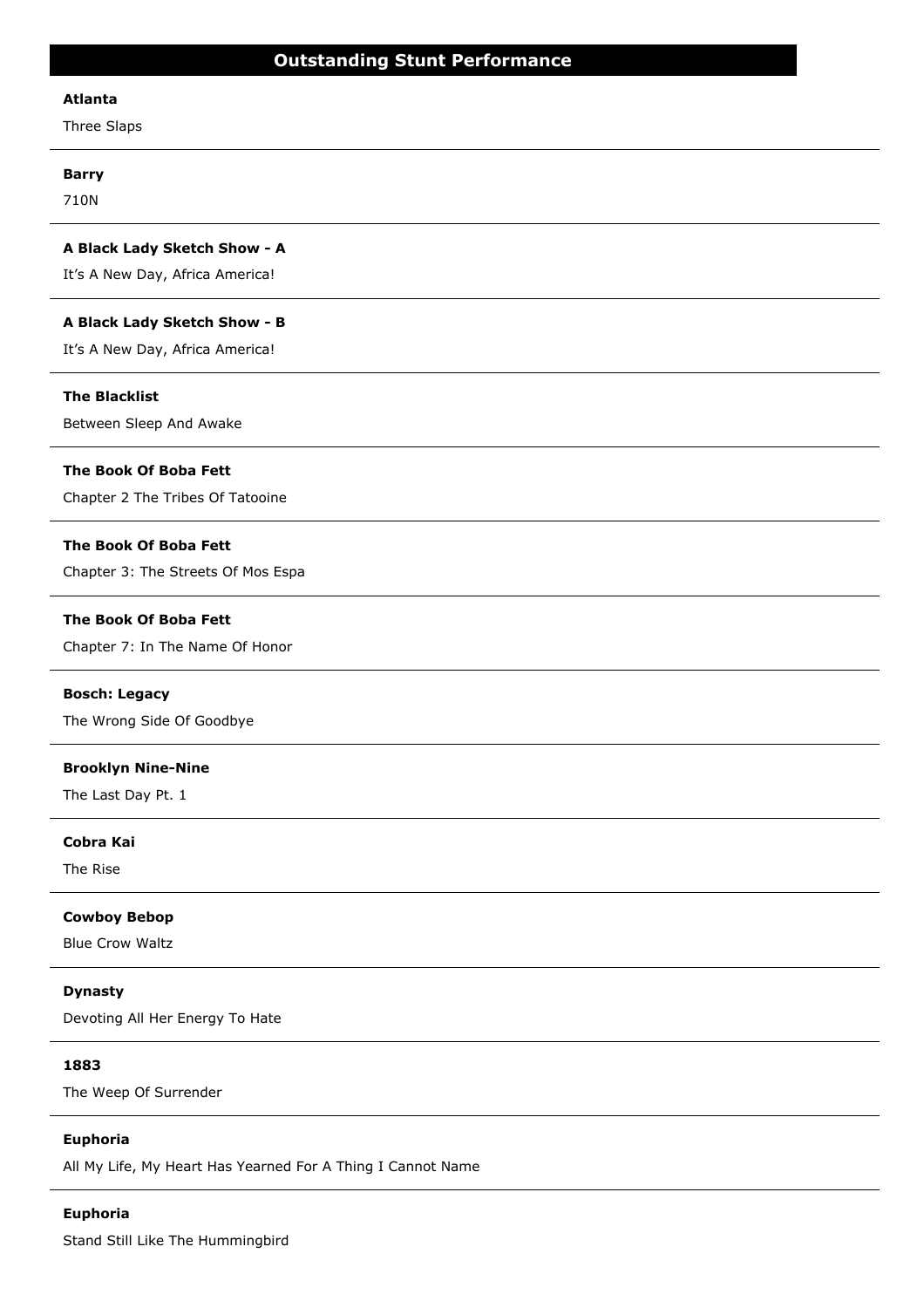#### **Euphoria**

You Who Cannot See, Think of Those Who Can

## **The Flight Attendant**

Blue Sincerely Reunion

## **Grand Crew**

Wine & Serendipity

## **Grey's Anatomy**

Put It To The Test

## **Halo**

Bamboozled

#### **Hawkeye**

Echoes

#### **Heels**

Double Turn

## **The Last Days Of Ptolemy Grey**

Coydog

## **Leverage: Redemption**

The Hurricane Job

#### **Locke & Key**

Forget Me Not

**Loki**

For All Time. Always.

#### **Lucifer**

The Murder Of Lucifer Morningstar

## **Mayans M.C.**

The Righteous Wrath

## **Mayans M.C.**

When The Breakdown Hit At Midnight

## **Moon Knight**

Gods And Monsters

## **NCIS: Hawai'i**

Spies Pt. 2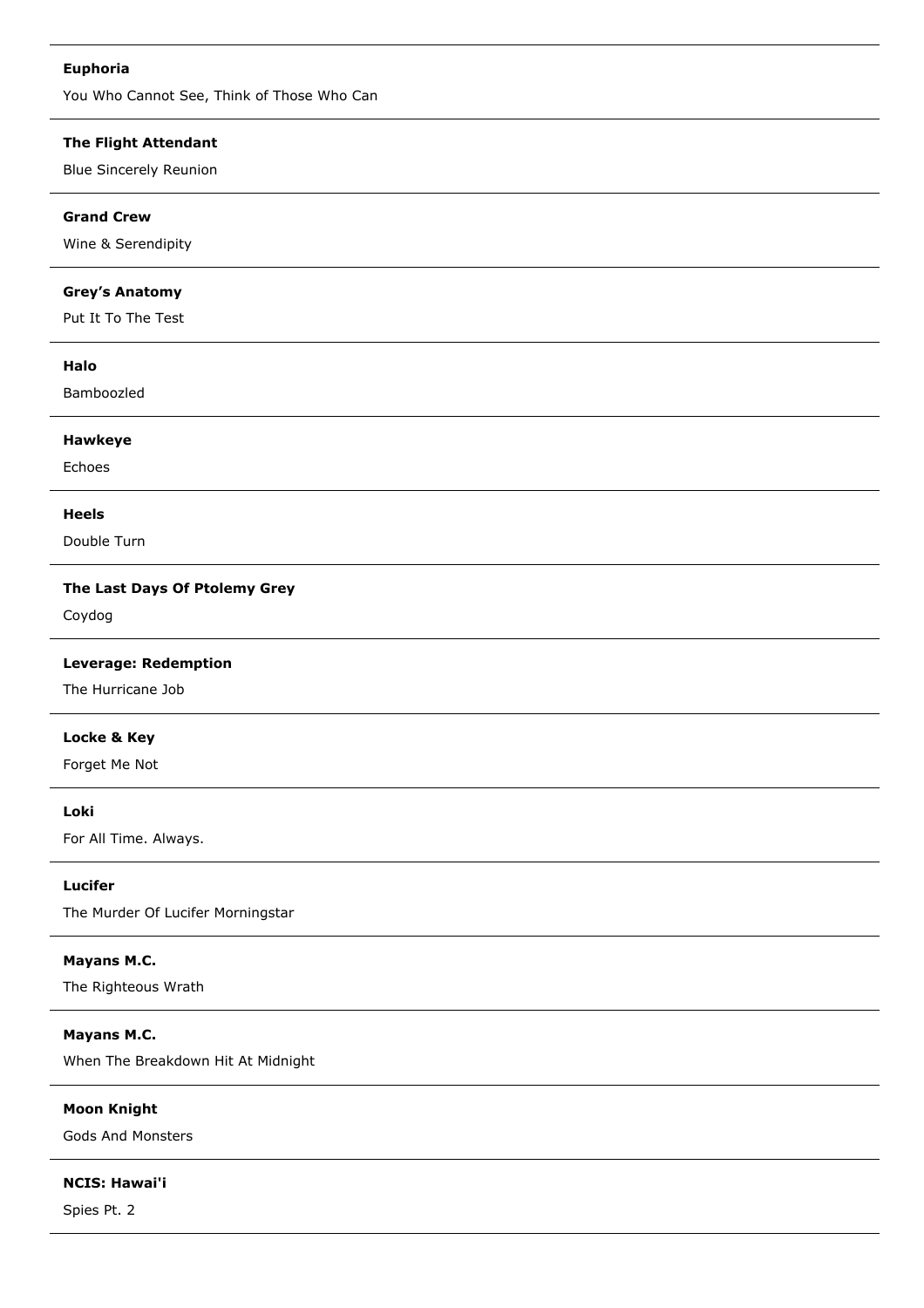Dumb Luck

## **Our Flag Means Death**

The Best Revenge Is Dressing Well

#### **Outer Range**

The West

## **The Oval**

Checkmate

#### **Peacemaker**

It's Cow Or Never

#### **Ray Donovan: The Movie**

#### **The Righteous Gemstones**

I Will Tell Of All Your Deeds

#### **The Rookie**

Mother's Day

## **Russian Doll**

Matryoshka

## **Saturday Night Live**

Host: Simu Liu

## **SEAL Team**

What's Past Is Prologue

#### **Servant**

Mama

#### **Shining Vale**

Chapter Eight - We Are Phelps

## **Squid Game**

Stick To The Team

#### **The Staircase**

Common Sense

#### **Star Trek: Discovery**

Anomaly

**Stranger Things - A**

Chapter Four: Dear Billy